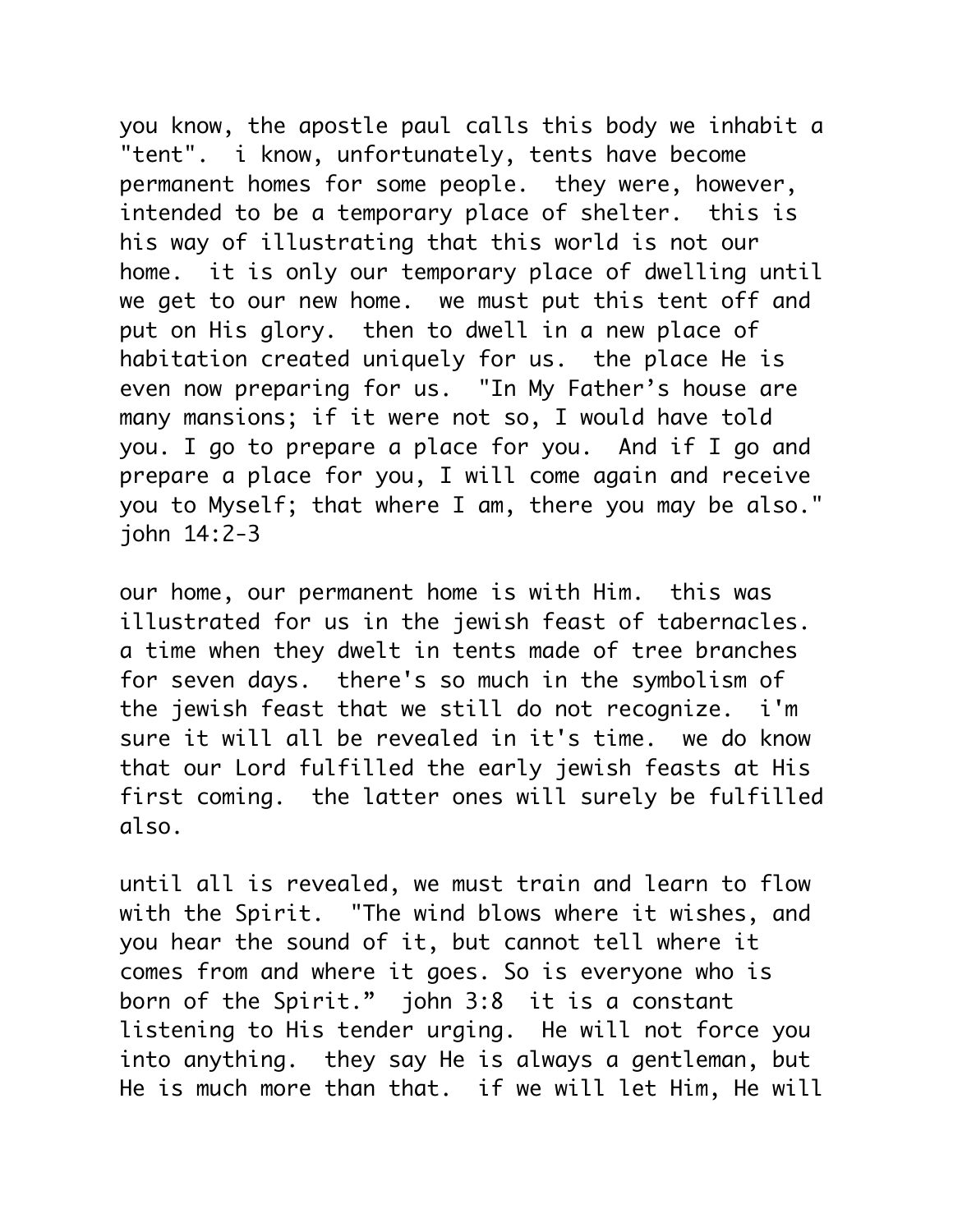be our constant companion and lead us into places few people have known. i always think of the mighty people of faith as those who remained closest to Him.

the deeds and works they accomplished, they do not claim as their own even as their witness continues. many even suffered through times of failing even as king david did when he sent bathsheba's husband to be killed. they felt His conviction as much as they felt His leading. and they always listened and were obedient. He knows our frame, that we are but dust. it is God's Spirit which breathed life into us that can find it's peace only in Him. trust and obey. that's what the old song lyrics say. written perhaps by someone who had been there.

we all fail in so many things. my short comings far outweigh my accomplishments. aren't we eternally grateful that His shed blood makes up the difference between where we are and where we should be. i feel so sorry for those who have not known His mercy. they revel in their sin and lawlessness. because they have rejected His overtures towards them, the day is quickly coming that He will send them a spirit of delusion. because they have had their pleasure in darkness after several rejections, the will be relegated to know it eternally. one cannot even come unless the Holy Spirit draws him. even as a young man beats up an old woman and robs her, he then rejoices in his easy gain. this is his thirty pieces of silver. it is quickly gone and nothing remains.

those who joy in evil are not triumphant. "The Lord laughs at him, For He sees that his day is coming."